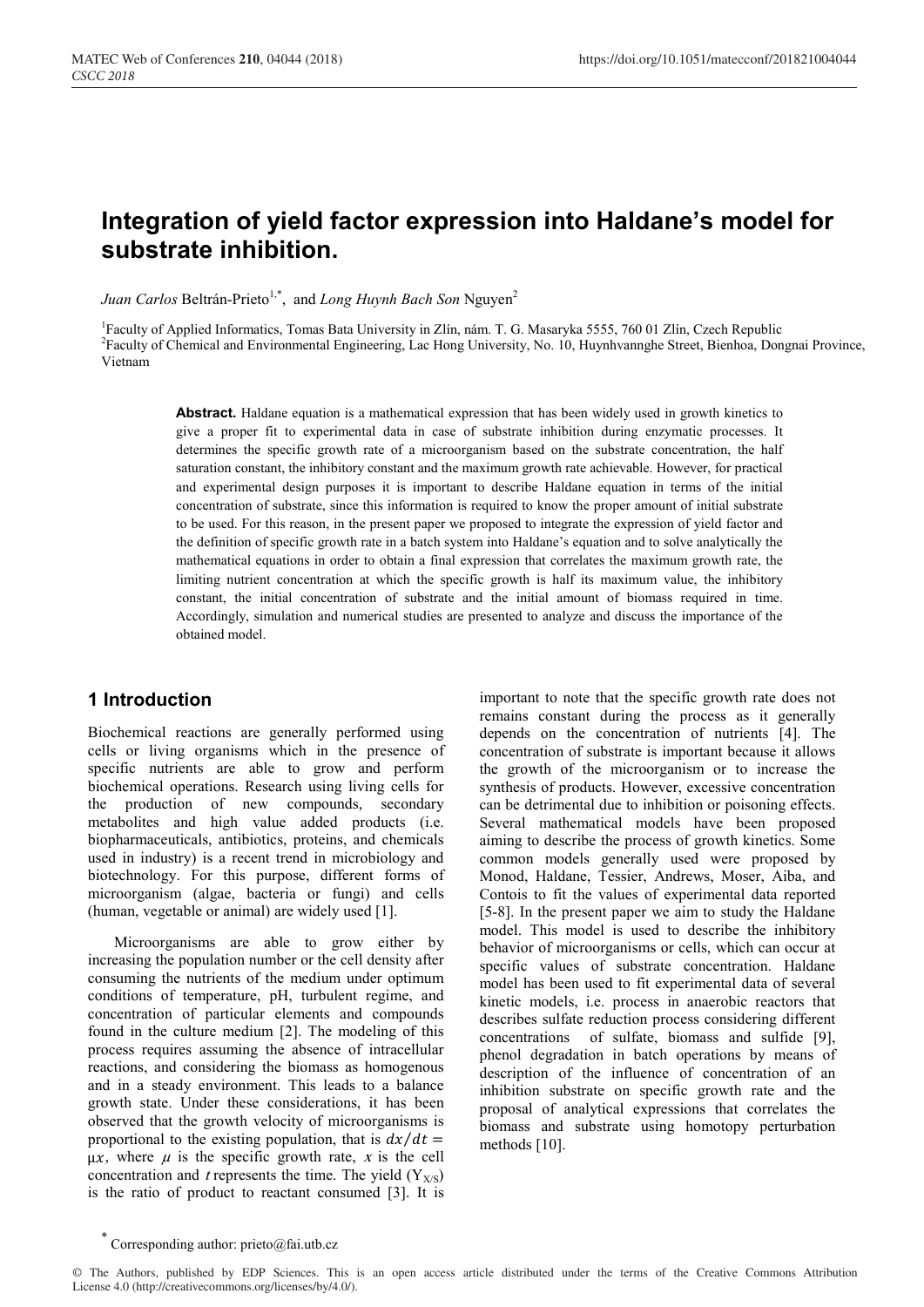#### **2. Description of the model**

Haldane kinetic model is represented by equation (1)

$$
\mu = \frac{\mu_{\text{max}}S}{\kappa_{s+S+\frac{S^2}{Ki}}} \tag{1}
$$

where  $\mu_{max}$  is the maximum growth rate,  $Ki$  is the inhibitory constant, *S* is the substrate concentration, *Ks* is the half saturation constant. As we can observe, from this equation we can obtain information about the rate of growth and the concentration of substrate that cause inhibition. However, from this equation there is no correlation to the initial substrate concentration  $(S_0)$ . This can be approached by including the biomass yield factor equation (2), which represents the proportion of biomass that has been produced to the amount of substrate consumed

$$
Y_{\frac{x}{s}} = \frac{X \cdot X_0}{S_0 \cdot S} \tag{2}
$$

where  $Y_{X/S}$  represents the yield, and  $X_0$  and X are the initial and final concentration of biomass respectively. From equation (2) we can obtain (3). Then, substitution of (3) into (1) leads to (4), which can be also represented as in expression (5) after solving the square of the trinomial.

$$
S = \frac{\frac{\text{SOY}_{X} + Xo - X}{\overline{S}}}{\frac{Y_{X}}{\overline{S}}} \tag{3}
$$

$$
\mu = \frac{\frac{\text{SoY}_{X} + \text{Xo-X}}{\frac{X}{S}}}{\frac{\text{SoY}_{X} + \text{Xo-X}}{\frac{\text{SoY}_{X} + \text{Xo-X}}{\frac{\text{X}}{\frac{\text{X}}{\frac{\text{X}}{\frac{\text{X}}{\frac{\text{X}}{\frac{\text{X}}{\frac{\text{X}}{\frac{\text{X}}{\frac{\text{X}}{\frac{\text{X}}{\frac{\text{X}}{\frac{\text{X}}{\frac{\text{X}}{\frac{\text{X}}{\frac{\text{X}}{\frac{\text{X}}{\frac{\text{X}}{\frac{\text{X}}{\frac{\text{X}}{\frac{\text{X}}{\frac{\text{X}}{\frac{\text{X}}{\frac{\text{X}}{\frac{\text{X}}{\frac{\text{X}}{\frac{\text{X}}{\frac{\text{X}}{\frac{\text{X}}{\frac{\text{X}}{\frac{\text{X}}{\frac{\text{X}}{\frac{\text{X}}{\frac{\text{X}}{\frac{\text{X}}{\frac{\text{X}}{\frac{\text{X}}{\frac{\text{X}}{\frac{\text{X}}{\frac{\text{X}}{\frac{\text{X}}{\frac{\text{X}}{\frac{\text{X}}{\frac{\text{X}}{\frac{\text{X}}{\frac{\text{X}}{\frac{\text{X}}{\frac{\text{X}}{\frac{\text{X}}{\frac{\text{X}}{\frac{\text{X}}{\frac{\text{X}}{\frac{\text{X}}{\frac{\text{X}}{\frac{\text{X}}{\frac{\frac{\text{X}}{\frac{\text{X}}{\frac{\text{X}}{\frac{\text{X}}{\frac{\frac{\text{X}}{\frac{\text{X}}{\frac{\text{X}}{\frac{\frac{\text{X}}{\frac{\text{X}}{\frac{\text{X}}{\frac{\text{X}}{\frac{\text{X}}{\frac{\frac{\text{X}}{\frac{\text{X}}{\frac{\text{X}}{\frac{\text{X}}{\frac{\text{X}}{\frac{\text{X}}{\frac{\text{X}}{\frac{\text{X}}{\frac{\text{X}}{\frac{\text{X}}{\frac{\text{X}}{\frac{\text{X}}{\frac{\frac{\text{X}}{\frac{\text{X}}{\frac{\frac{\text{X}}{\frac{\text{X}}{\frac{\frac{\text{X}}{\frac{\frac{\text{X}}{\frac{\text{X}}{\frac{\frac{\text{X}}{\frac{\frac{\text{X}}{\frac{\frac{\text{X}}{\frac{\text{X}}{\frac{\frac{\text{X}}{\frac{\text{X}}{\frac{\frac{\text{X}}{\frac{\frac{\text{X}}{\frac{\frac{\text{X}}{\frac{\frac{\
$$

$$
\mu = \mu_{\max} \left( \frac{\frac{\text{Sov}_{X} + X_0 - X}{\overline{S}}}{\frac{Y_X}{\overline{S}}} \right)
$$
\n
$$
\overline{\text{Ks}} + \left( \frac{\frac{\text{Sov}_{X} + X_0 - X}{\overline{S}}}{\frac{Y_X}{\overline{S}}} \right) + \left( \frac{\frac{\text{Sov}_{X} + X_0 - X_0}{\overline{S}}}{\frac{\overline{S}}{\overline{S}}} \frac{\overline{S}}{\overline{S}} \frac{\overline{S}}{\overline{S}}} \right)
$$
\n
$$
(5)
$$

After simplification of the denominator, it follows that:

$$
\mu = \frac{\mu_{\text{max}} \left( \frac{s \cdot v_{\text{X}} + x \cdot \sigma - x}{\frac{S}{s}} \right)}{\frac{b}{\text{Ki} v_{\text{X}}^2}}
$$
(6)

where  $b = (KsY_{\frac{x}{s}}^2)$  $\frac{2}{8}Ki + KiSoY_{\frac{x}{s}}^2 + KiXoY_{\frac{x}{s}} + So^2Y_{\frac{x}{s}}^2 + Xo^2 +$  $2SoY_xXo - KiXY_x - 2SoY_xX - 2XXo + X^2$ .

$$
\mu = \frac{\mu_{\max}(\text{SoY}_X + \text{Xo-X})\text{Y}_X^2 \text{Ki}}{\frac{S}{\text{B} + \text{Y}_X} \cdot \frac{S}{\text{B}}}
$$
(7)

$$
\mu = \frac{\mu_{\text{max}}(\text{SoY}_X + \text{Xo-X})\text{Y}_X\text{Ki}}{c} \tag{8}
$$

where  $c = KsY_{\frac{x}{s}}^2$  $\frac{2}{8}$ Ki + KiSoY $\frac{2}{8}$  + KiXoY<sub>x</sub> + So<sup>2</sup>Y<sub> $\frac{2}{8}$ </sub> + Xo<sup>2</sup> +  $2\text{SoY}_xX_0 + X(X - KiY_x - 2S_0Y_x - 2X_0)$ 

We can substitute the value of  $\mu$  in the definition of growth velocity to have equation (9)

$$
\frac{dx}{dt} = \frac{x_{\mu_{max}} \left[ so_{X+}x_{0} - x \right] x_{X} K i}{x_{S} x_{X}^2 K i + K i S o_{X}^2 + K i X o_{X} x + S o^2 x_{X}^2 + X o^2 + 2 S o_{X} x_{X} o + X (X - K i Y_{X} - 2 S o_{X} x - 2 X o)}{\frac{x}{S}}}{(9)}
$$

Then, it follows that

$$
\mu_{\text{max}} dt =
$$
\n
$$
\frac{\kappa s Y_{X}^{2} K i + K i S o Y_{X}^{2} + K i X o Y_{X} + S o^{2} Y_{X}^{2} + X o^{2} + 2 S o Y_{X} X o + X \left\{ X - K i Y_{X} - 2 S o Y_{X} - 2 X o \right\} dx}{\frac{S}{S} \frac{S}{S} \frac{S}{S} \frac{S}{S} \left\{ S o Y_{X} + X o - X \right\} X}
$$
\n(10)

and after performing integration in the limits  $(X)$  and  $(X<sub>0</sub>)$  we observe that we can separate the terms in the second integral

$$
\int_0^t \mu_{max} dt = d + e \tag{11}
$$

where

$$
d = \int_{x_0}^{x} \frac{\left(K s Y_{\frac{x}{S}}^{2} K i + K i S o Y_{\frac{x}{S}}^{2} + K i X o Y_{\frac{x}{S}} + S o^{2} Y_{\frac{x}{S}}^{2} + X o^{2} + 2 S o Y_{\frac{x}{S}} X o\right) dx}{Y_{\frac{x}{S}} K i \left(S o Y_{\frac{x}{S}} + X o - X\right) X}
$$

$$
e = \int_{x_0}^{x} \frac{x \left(X - K i Y_{\frac{x}{S}} - S o Y_{\frac{x}{S}} - 2 X o\right) dx}{Y_{\frac{x}{S}} K i \left(S o Y_{\frac{x}{S}} + X o - X\right) X}
$$

Considering that  $A/SoY_{\frac{x}{s}} + Xo - X + B/X = 1$ , then it follows that  $AX + B[SoY_{\frac{X}{2}} + Xo - X] = 1$  and then it can be also expressed as  $\overline{X(A - B) + B(SoY_{\frac{x}{2}} + Xo)}$  = 1. Therefore  $A - B = 0$ . As a result,  $B = A =$ 1. Therefore  $A - B = 0$ . As a result,  $B = A =$ <br> $\frac{1}{1}$  We can then proceed to perform the  $\frac{1}{50Y_X+X0-X}$ . We can then proceed to perform the

integration as described next in  $(12)$  to  $(14)$ 

$$
\mu_{\text{max}}t = \left(\frac{\frac{KsY_{X}^{2}Ki + KiSoY_{X}^{2} + KiXoY_{X} + So^{2}Y_{X}^{2} + Xo^{2} + 2SoY_{X}Xo}{\frac{S}{S}}}{\frac{Y_{X}Ki}{S}}\right)
$$
\n
$$
\int_{x_{0}}^{x} \frac{dx}{\left(\frac{SoY_{X} + Xo - X}{S}\right)x} + \int_{x_{0}}^{x} \frac{\left(x - KiY_{X} - 2SoY_{X} - 2Xo\right)dx}{\left(\frac{SoY_{X} + Xo - X}{S}\right)} \qquad (12)
$$

$$
\int_{xo} \frac{(s\sigma Y_{X} + xo - X)X}{\overline{s}} \int_{xo} \frac{(s\sigma Y_{X} + xo - X)}{\overline{s}}
$$
  

$$
\mu_{max}t =
$$
  

$$
\left(\frac{KsY_{X}^{2}Ki + KiSoY_{X}^{2} + KiXoY_{X} + So^{2}Y_{X}^{2} + Xo^{2} + 2SoY_{X}Xo}{\overline{s}}\right)
$$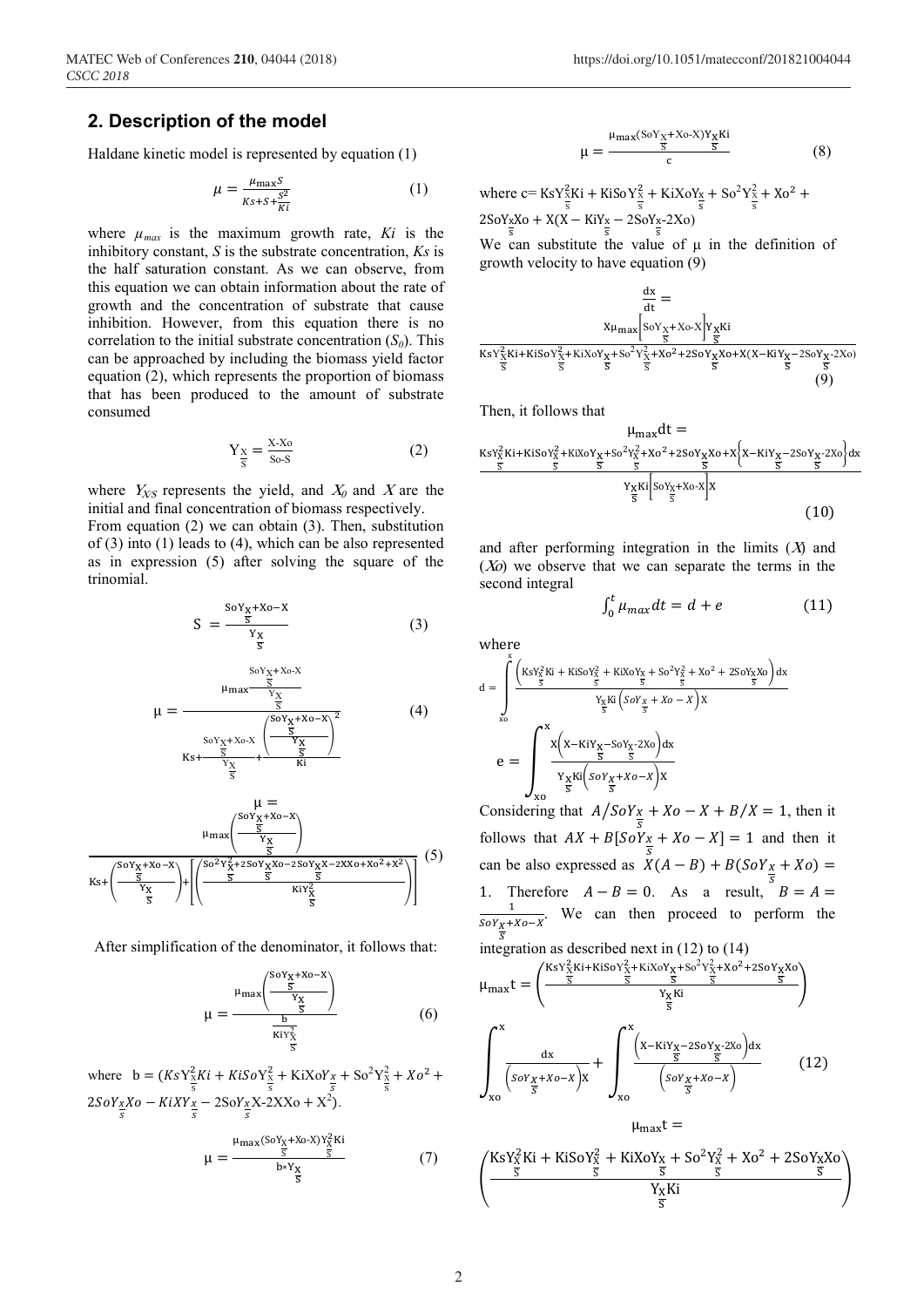



Inserting the result of the integrals, we finally obtain (15)

$$
\mu_{\max}t = \frac{\frac{KsY_X^2Ki + K\text{i}SoY_X^2 + K\text{i}XoY_X + So^2Y_X^2 + Xo^2 + 2SoY_XXo}{\frac{S}{S}}}{\frac{Y_XKi\left(SoY_X + Xo\right)}{\frac{S}{S}}}
$$
\n
$$
\left(\ln\left|\frac{\frac{SoY_X}{S}}{\frac{SoY_X + Xo - X}{\frac{S}{S}}} \right| + \ln\left|\frac{X}{Xo}\right|\right) - SoY_X - \frac{\left(SoY_X + Xo - X\right)}{\frac{S}{S}} + \left(Xo - X\right) + \left(KiY_X + 2SoY_X + \frac{\left(SoY_X + Xo - X\right)}{\frac{S}{S}}\right) + \left(Xo - X\right) + \left(KiY_X + 2SoY_X + \frac{\left(SoY_X + Xo - X\right)}{\frac{S}{S}}\right) \tag{15}
$$

Expression (15) is useful to understand the direct correlation of several parameters, namely the maximum growth rate  $(\mu_{max})$ , the limiting nutrient concentration at which the specific growth is half its maximum value (*Ks*), the inhibitory constant (*K<sub>i</sub>*), the yield factor (*Y<sub>X/S</sub>*) at particular values of biomass (*X*), the initial concentration of substrate  $(S_0)$  and the initial amount of biomass required  $(X_0)$  in time  $(t)$ 

### **3. Numerical simulation**

For the purpose of performing numerical simulation, we take into consideration values of inhibition constant=214.5 mg/L, inhibition by substrate=18.3 mg/L, Yield of biomass per substrate=0.63. We studied an initial concentration of substrate and biomass in the range between 0 mg/L and 2 mg/L as described in Figure 1. Numerical simulation was performed using Matlab software. We can observe that for this particular numerical case, the maximum growth rate is obtained at lower values of initial substrate concentration. Accordingly, the equation can be further used to analyze the effect of time in the maximum growth rate achieved.



Fig. 1. Numerical simulation. Influence of initial substrate concentration and biomass on maximum growth rate

### **4. Conclusion**

The use of mathematical models in chemical process and biochemical engineering is important because it helps in the understanding of the system. When a reactor is used, we can obtain information about the variation of substrate and product concentration in time and also the requirements of substrate in the feed to change parameters of composition of desired components. Accurate and deep understanding of these parameters can guide to adjust the process, to improve the system by means of prediction and to propose an operation range.

This work was supported by the Ministry of Education, Youth and Sports of the Czech Republic within the National Sustainability Programme project No. LO1303 (MSMT-7778/2014) and the European Regional Development Fund under the project CEBIA-Tech No. CZ.1.05/2.1.00/03.0089 and also by Lac Hong University in Vietnam.

### **References**

- 1. K.V. Ramana, J.R. Xavier, and R.K. Sharma, Pharm. Biotechnol. Curr. Res. 1, 1-10 (2017)
- 2. F. Garcia-Ochoa and E. Gomez, Biotechnol. Adv. 27, 153-176 (2009)
- 3. N.S. Panikov, Microbial Growth Kinetics, Springer, Netherlands, pp. 378, (1995)
- 4. K. Kovárová-Kovar and T. Egli, Microbiol. Mol. Biol. Rev. 62, 646-666 (1998)
- 5. J.E. Bailey and D.F. Ollis, Biochemical Engineering Fundamentals, Tata McGraw-Hill, New Delhi, (2010)
- 6. Y. Tan, Z.-X. Wang, and K.C. Marshall, Biotechnol. Bioeng. 52, 602-608 (2000)
- 7. M.S.M. Annuar, I.K.P. Tan, S. Ibrahim, and K.B. Ramachandran, Brazilian J. Chem. Eng. 25, 217-228 (2008)
- 8. A.K. Jana, Chemical Process Modelling and Computer Simulation, PHI Learning, New Delhi, pp 90-116, (2011)